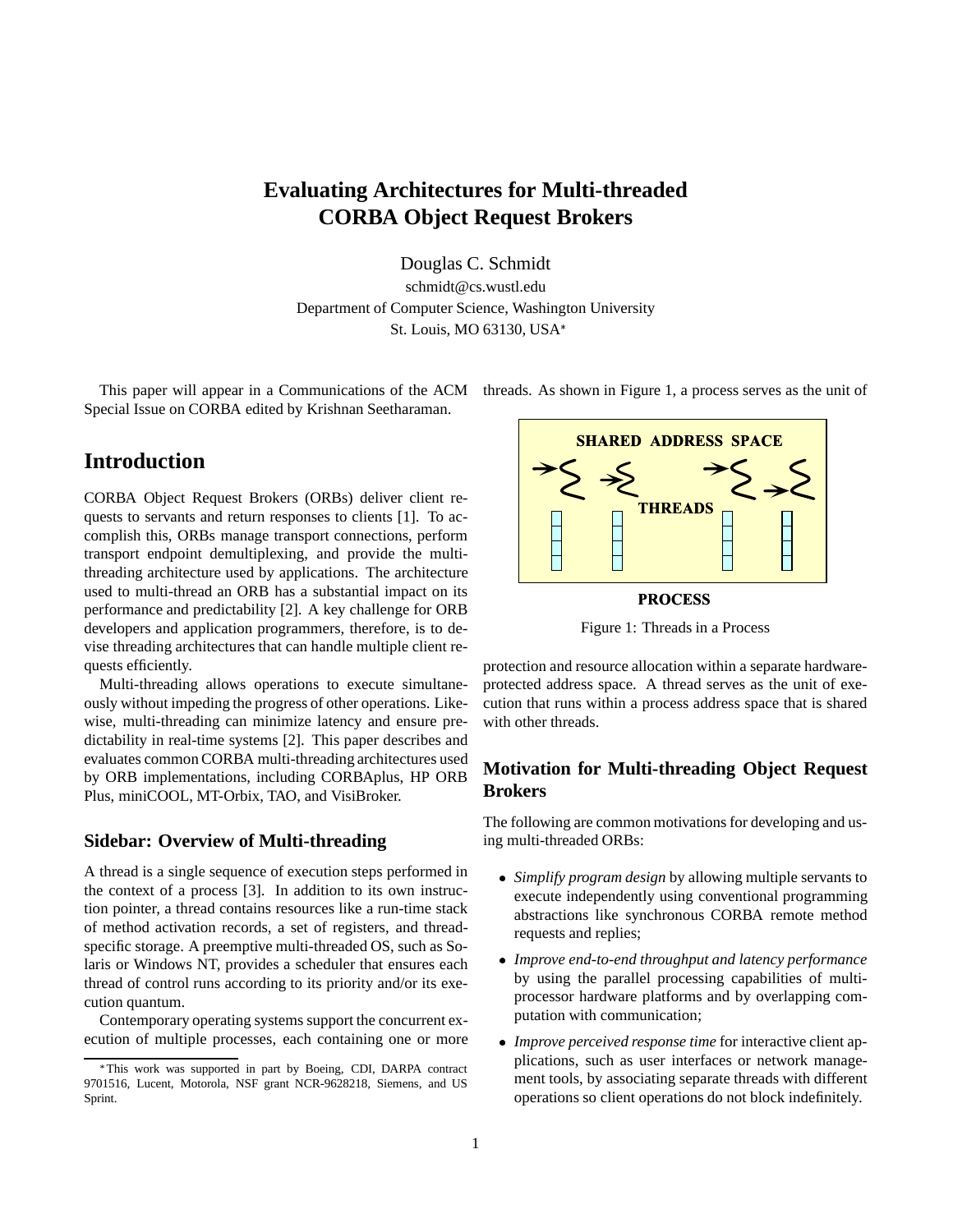Programming applications on CORBA ORBs that lack multi-threading is hard, particularly for developers of servers or real-time applications. Without multi-threading capabilities, developers must ensure that requests can be handled quickly enough that new requests are not starved or unduly delayed. In practice, however, many requests cannot be serviced quickly enough in a single-threaded ORB to avoid starving clients.

With multiple threads, each request can be serviced in its own thread, independent of other requests. This way, clients are not starved by waiting for their requests to be serviced. Likewise, system resources are conserved since creating a new thread is typically much less expensive than creating an entirely new process [3].

# **Sidebar: Overview of the CORBA ORB Reference Model**

CORBA Object Request Brokers (ORBs) [1] allow clients to invoke operations on distributed objects without concern for:

**Object location:** CORBA objects can be co-located with the client or distributed on a remote server, without affecting their implementation or use.

**Programming language:** The languages supported by CORBA include C, C++, Java, Ada95, COBOL, and Smalltalk, among others.

**OS platform:** CORBA runs on many OS platforms, including Win32, UNIX, MVS, and real-time embedded systems like VxWorks, Chorus, and LynxOS.

**Communication protocols and interconnects:** The communication protocols and interconnects that CORBA can run on include TCP/IP, IPX/SPX, FDDI, ATM, Ethernet, Fast Ethernet, embedded system backplanes, and shared memory.

**Hardware:** CORBA shields applications from differences in hardware such as RISC vs. CISC instruction sets.

Figure 2 illustrates the components in the CORBA reference model, all of which collaborate to provide the portability, interoperability, and transparency outlined above. Each component in the CORBA reference model is outlined below:

**Servant:** This component implements the operations defined by an OMG Interface Definition Language (IDL) interface. In languages like C++ and Java that support objectoriented (OO) programming, servants are implemented using one or more objects. In non-OO languages like C, servants are typically implemented using functions and structs. A servant is identified by its *object reference*, which uniquely identifies the servant in a server process.



Figure 2: Components in the CORBA Reference Model

**Client:** This program entity performs application tasks by obtaining object references to servants and invoking operations on the servants. Servants can be remote or co-located relative to the client. Ideally, accessing a remote servant should be as simple as calling an operation on a local object, *i.e.*,  $object \rightarrow operation(args)$ . Figure 2 shows the components that ORBs use to transmit requests transparently from client to servant for remote operation invocations.

**ORB Core:** When a client invokes an operation on a servant, the ORB Core is responsible for delivering the request to the servant and returning a response, if any, to the client. For servants executing remotely, a CORBA-compliant [4] ORB Core communicates via the Internet Inter-ORB Protocol (IIOP), which is a version of the General Inter-ORB Protocol (GIOP) that runs atop the TCP transport protocol. An ORB Core is typically implemented as a run-time library linked into client and server applications.

**ORB Interface:** An ORB is a logical entity that may be implemented in various ways, *e.g.*, one or more processes or a set of libraries. To decouple applications from implementation details, the CORBA specification defines an abstract interface for an ORB. This ORB interface provides standard operations that (1) initialize and shutdown the ORB, (2) convert object references to strings and back, and (3) creates argument lists for requests made through the Dynamic Invocation Interface (DII) described below.

**OMG IDL Stubs and Skeletons:** IDL stubs and skeletons serve as a "glue" between the client and servants, respectively, and the ORB. Stubs provide a strongly-typed, *static* invocation interface (SII) that marshals application data into a common packet-level representation. Conversely, skeletons demarshal the packet-level representation back into typed data that is meaningful to an application.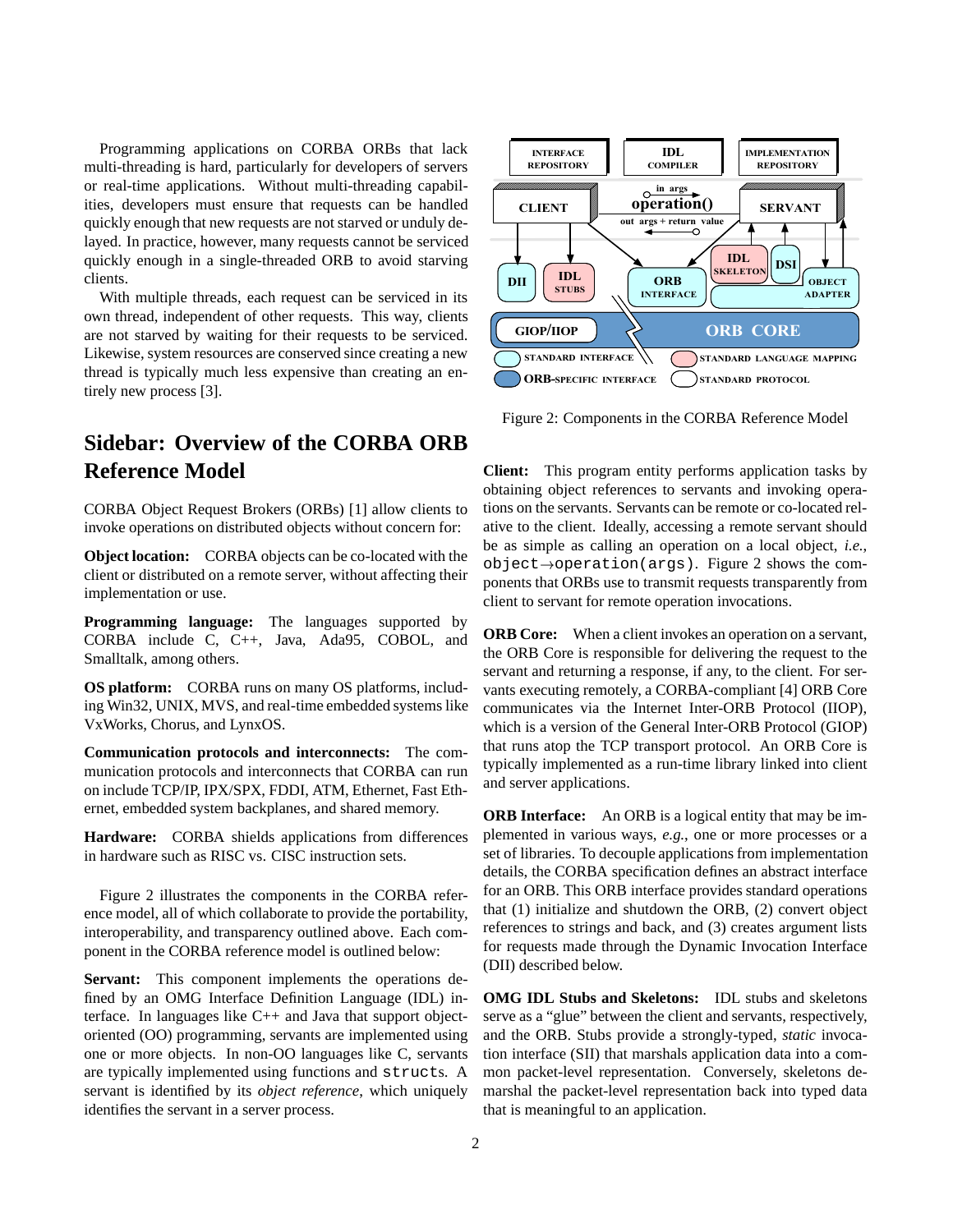**IDL Compiler:** An IDL compiler automatically transforms OMG IDL definitions into an application programming language like C++ or Java. In addition to providing language transparency, IDL compilers eliminate common sources of network programming errors and provide opportunities for automated compiler optimizations [5].

**Dynamic Invocation Interface (DII):** The DII allows clients to generate requests at run-time. This flexibility is useful when an application has no compile-time knowledge of the interface it is accessing. The DII also allows clients to make *deferred synchronous* calls, which decouple the request and response portions of twoway operations to avoid blocking the client until the servant responds. In contrast, SII stubs support only *twoway*, *i.e.*, request/response, and *oneway*, *i.e.*, request only operations.<sup>1</sup>

**Dynamic Skeleton Interface (DSI):** The DSI is the server's analogue to the client's DII. The DSI allows an ORB to deliver requests to a servant that has no compile-time knowledge of the IDL interface it is implementing. Clients making requests need not know whether the server ORB uses static skeletons or dynamic skeletons. Likewise, servers need not know if clients use the DII or SII to invoke requests.

**Object Adapter:** An Object Adapter associates a servant with an ORB, demultiplexes incoming requests to the servant, and dispatches the appropriate operation upcall on that servant. Recent CORBA portability enhancements [4] define the Portable Object Adapter (POA), which supports multiple nested POAs per ORB. Object Adapters make it possible for an ORB to support various types of servants that possess similar requirements. This architecture results in a small and simple ORB that can still support a wide range of object granularities, lifetimes, policies, implementation styles, and other properties.

**Interface Repository:** The Interface Repository provides run-time information about IDL interfaces. Using this information, it is possible for a program to encounter an object whose interface was not known when the program was compiled, yet, be able to determine what operations are valid on the object and make invocations on it. In addition, the Interface Repository provides a common location to store additional information associated with interfaces ORB objects, such as stub/skeleton type libraries.

**Implementation Repository:** The Implementation Repository contains information that allows the ORB to locate and activate servants. Most of the information in the Implementation Repository is specific to an ORB or operating environment. In addition, the Implementation Repository provides a common location to store information associated with servants, such as administrative control, resource allocation, and security.

## **Evaluating Multi-threading Architectures for Object Request Brokers**

This section describes and evaluates common ORB multithreading architectures that are used by one or more CORBA implementations. Each architecture is evaluated in terms of its ability to support the aggregate processing capacity of ORB endsystem components and application operations in one or more threads.

There are a variety of strategies for structuring the multithreading architecture in an ORB. Below, we describe a number of alternative ORB Core multi-threading architectures, focusing on server-side multi-threading.

## **The Thread-per-Request Architecture**

The thread-per-request architecture [6] handles each request from a client in a separate thread of control. As shown in Figure 3, the components in the thread-per-request architecture



Figure 3: Server-side Thread-per-Request Multi-threading Architecture

include an I/O thread and one or more dynamically spawned threads. The I/O thread selects (**1**) on the socket endpoints, reads (**2**) new client requests, and (**3**) spawns a new thread for each request. The newly spawned thread dispatches the operation upcall (**4**) and exits when the upcall completes (**5**).

The main advantage of thread-per-request is that it is straightforward to implement. This architecture is particularly useful for ORBs that handle long-duration requests, such as database queries, from multiple clients. The disadvantage

<sup>&</sup>lt;sup>1</sup>The OMG has recently standardized an asynchronous method invocation interface, as well.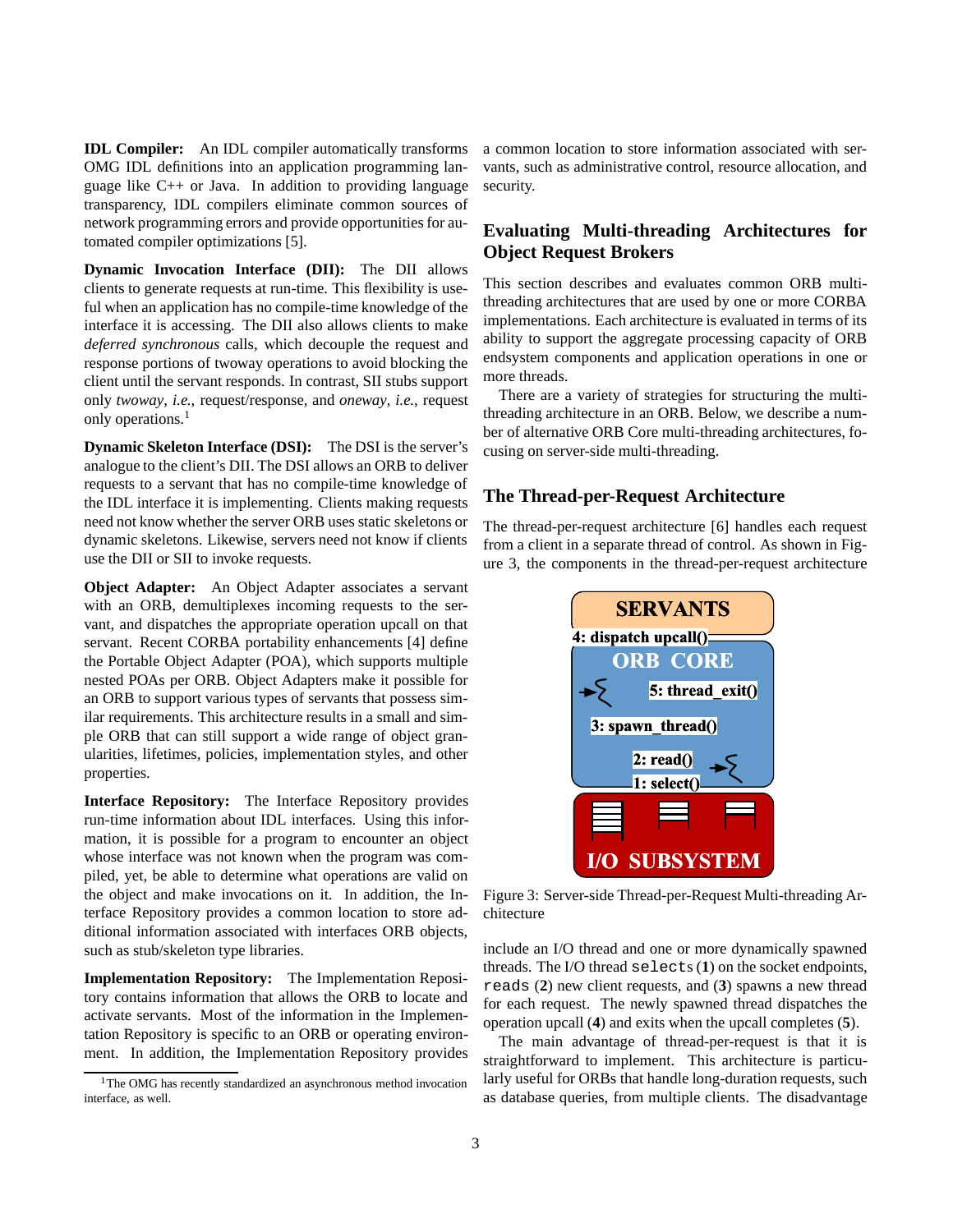with thread-per-request is that it can consume a large number of OS resources if many clients make requests simultaneously. Moreover, it is inefficient for short-duration requests because it incurs excessive thread creation overhead. In addition, threadper-request architectures are not suitable for real-time applications since the overhead of spawn a thread for each request can be non-deterministic.

The HP ORBPlus ORB uses the thread-per-request architecture. MT-Orbix can be configured to use thread-per-request.

#### **The Thread-per-Connection Architecture**

The thread-per-connection architecture is a variation of threadper-request that amortizes the cost of spawning the thread across multiple requests from the same client process. As shown in Figure 4, the components in the thread-per-



Figure 4: Server-side Thread-per-Connection Multi-threading Architecture

connection architecture are a set of connection threads, each of which is dedicated to handle a separate client for the duration of its connection. Each connection thread reads (**1**) a new request directly from its socket endpoint, dispatches the upcall (**2**), and then returns to read the next request from its connection.

Like thread-per-request, thread-per-connection is straightforward to implement. It is well suited for ORBs that perform long-duration conversations with multiple clients. Its primary disadvantage is that it does not support load balancing effectively. Moreover, for clients that make only a single request to each server, thread-per-connection is equivalent to the threadper-request architecture.

VisiBroker from Inprise, the TAO ORB [2], and SunSoft IIOP implement the thread-per-connection architecture.

### **The Thread-per-Servant Architecture**

The thread-per-servant architecture<sup>2</sup> associates a thread for each servant, *e.g.*, a video-on-demand session, registered in the ORB's Object Adapter. As shown in Figure 5, the components



Figure 5: Server-side Thread-per-Servant Multi-threading Architecture

in the thread-per-servant architecture are an I/O thread and a set of threads each of which is dedicated to handle a separate servant,  $e.g., S_1, S_2,$  and  $S_3$ . The I/O thread selects (1) and reads (**2**) a new request from a socket endpoint and passes the request to the Object Adapter. The Object Adapter then (**3**) inserts the request into a queue associated with a servant and the servant's thread. This thread will dequeue requests from its queue (**4**) and dispatch the upcall on the servant (**5**).

Thread-per-servant is useful for programmers who want to minimize the amount of rework required to multi-thread existing single-threaded servants. So long as all methods in a servant only access servant-specific state there is no need for explicit synchronization operations. The primary disadvantage with thread-per-servant is that it does not support load balancing effectively. Therefore, if one servant receives considerably more requests than others it can become a performance bottleneck.

MT-Orbix can be configured to support thread-per-servant.

### **Thread Pool Architectures**

A thread pool [8] is another variation of the thread-perrequest architecture that amortizes thread creation costs by pre-spawning a pool of threads. A thread pool architecture

<sup>&</sup>lt;sup>2</sup>This architecture is also known as "thread-per-object" [7].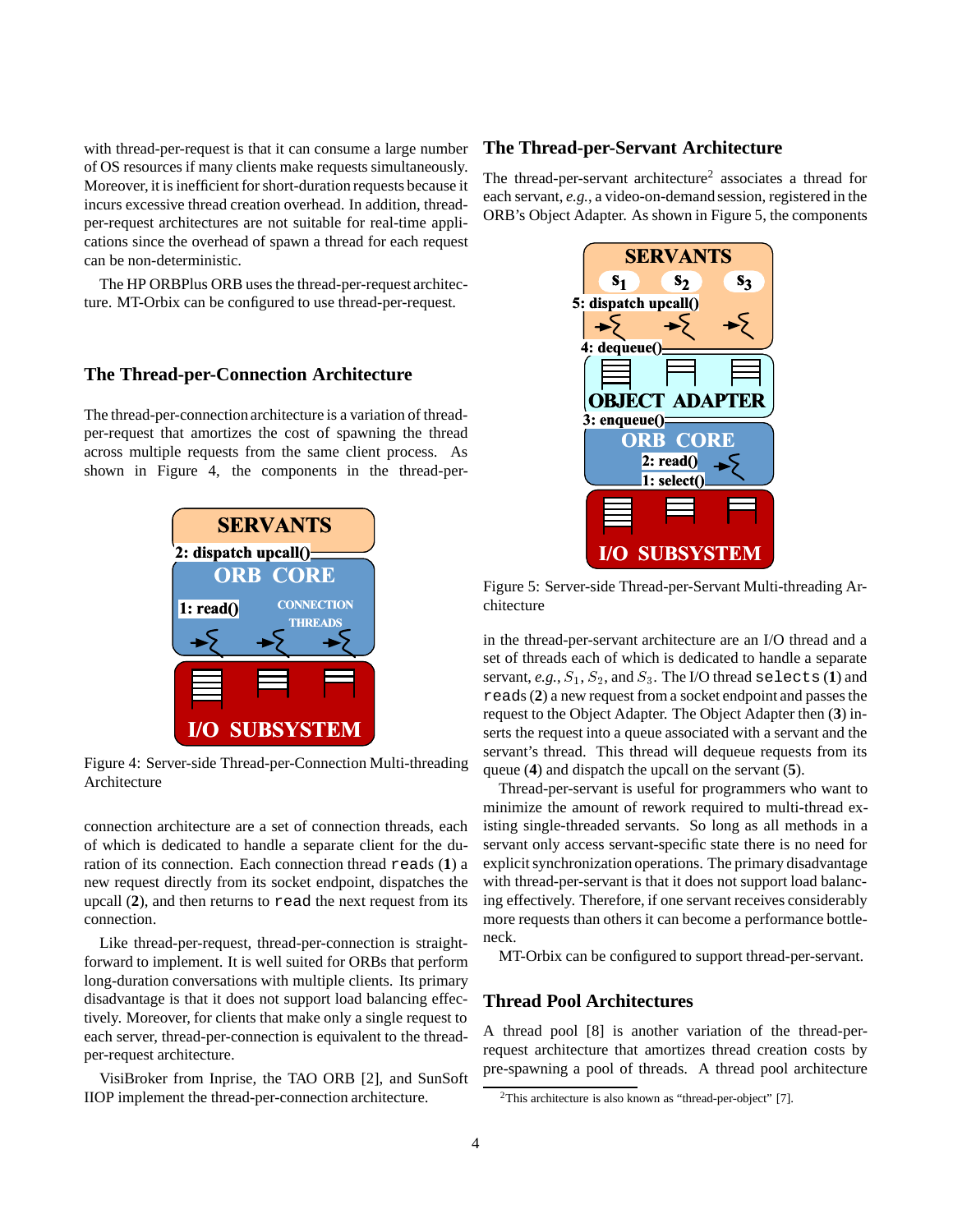is useful for ORBs that want to bound the number of OS resources they consume. Client requests can be executed concurrently until the number of simultaneous requests exceeds the number of threads in the pool. At this point, additional requests must be queued until a thread becomes available.

Thread pool is a common architecture for structuring ORB multi-threading, particularly for real-time ORBs [2]. Below, we describe and evaluate several common thread pool architectures.

#### **The Worker Thread Pool Architecture**

As shown in Figure 6, the components in a worker thread pool



Figure 6: Server-side Worker Thread Pool Multi-threading Architecture

include an I/O thread, a request queue, and a pool of worker threads. The I/O thread selects (**1**) on the socket endpoints, reads (**2**) new client requests, and (**3**) inserts them into the tail of the request queue. A worker thread in the pool dequeues (**4**) the next request from the head of the queue and dispatches it (**5**).

The chief advantage of the worker thread pool multithreading architecture is its ease of implementation. In particular, the request queue provides a straightforward producer/consumer design. The disadvantages of this model stem from the excessive context switching and synchronization required to manage the request queue, as well as request-level priority inversion caused by connection multiplexing.

The Expersoft CORBAplus ORB uses the worker thread pool architecture.

#### **The Leader/Follower Thread Pool Architecture**

The leader/follower thread pool architecture is an optimization of the worker thread pool model. As shown in Figure 7, a pool



Figure 7: Server-side Leader/Follower Multi-threading Architecture

of threads is allocated and a leader thread is chosen to select (**1**) on connections for all servants in the server process. When a request arrives, this thread reads (**2**) it into an internal buffer. If this is a valid request for a servant, a follower thread in the pool is released to become the new leader (**3**) and the leader thread dispatches the upcall (**4**). After the upcall is dispatched, the original leader thread becomes a follower and returns to the thread pool. New requests are queued in socket endpoints until a thread in the pool is available to execute the requests.

Compared with the worker thread pool design, the chief advantage of the leader/follower thread pool architecture is that it minimizes context switching overhead incurred by incoming requests. Overhead is minimized since the request need not be transferred from the thread that read it to another thread in the pool that processes it. The disadvantages of the leader/follower architecture are largely the same as with the worker thread design. In addition, it is harder to implement the leader/follower model.

Sun's miniCOOL ORB uses the leader/follower thread pool architecture.

### **Hybrid Architectures**

Several architectures for structuring ORB concurrency combine a number of the other multi-threading architectures described above.

#### **Threading Framework Architecture**

A very flexible way to implement an ORB multi-threading architecture is to allow application developers to customize hook methods provided by a *threading framework*. One way of structuring this framework is shown in Figure 8. This design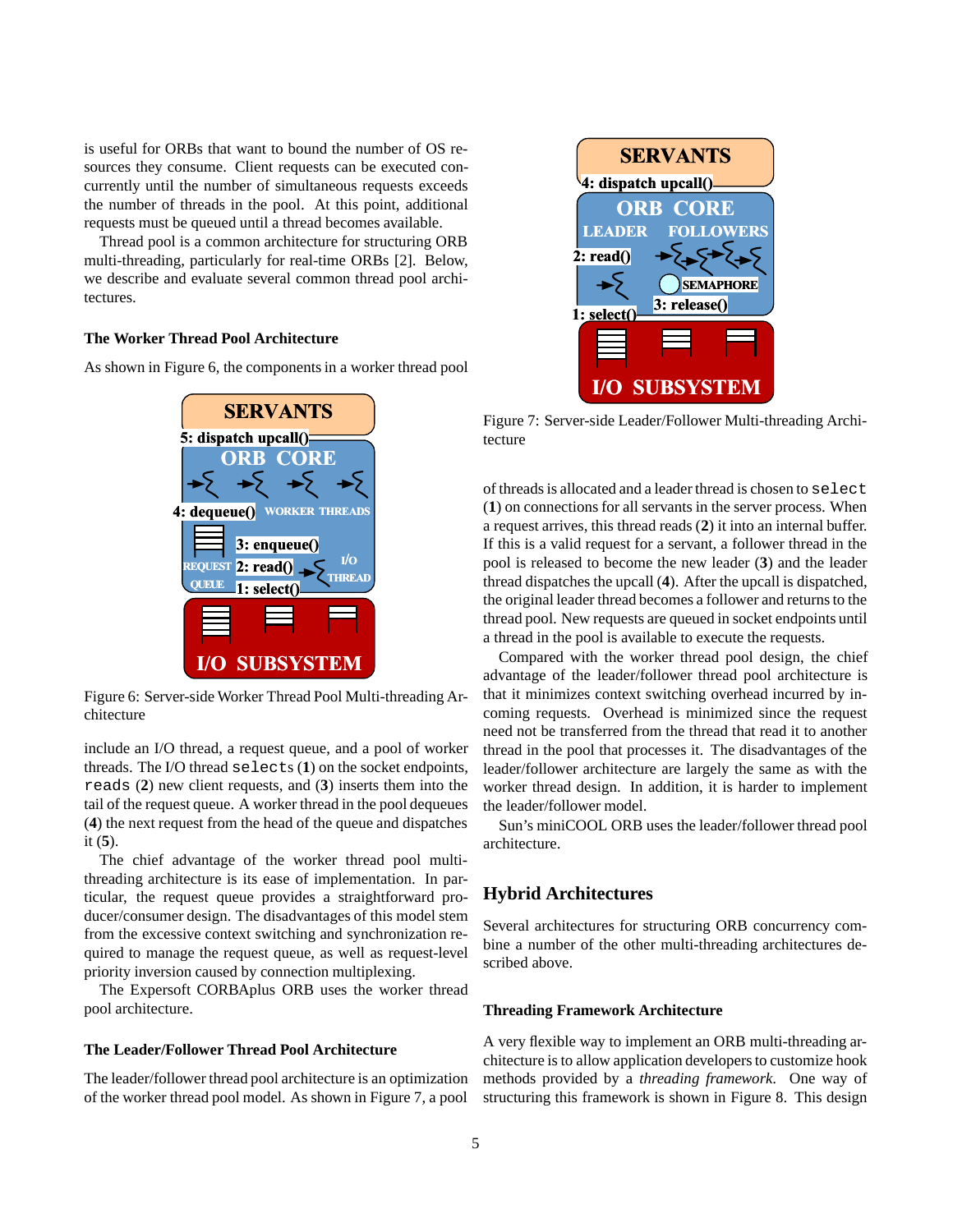

Figure 8: Server-side Thread Framework Multi-threading Architecture

is based on the MT-Orbix thread filter framework, which is a variant of the Chain of Responsibility pattern [9].

In MT-Orbix, an application can install a thread filter at the top of a chain of filters. Filters are application-programmable hooks that can perform a number of tasks. Common tasks include intercepting, modifying, or examining each request sent to and from the ORB.

In the thread framework architecture, a connection thread in the ORB Core reads (**1**) a request from a socket endpoint and enqueues the request on a request queue in the ORB Core (**2**). Another thread then dequeues the request (**3**) and passes it through each filter in the chain successively. The topmost filter, *i.e.*, the thread filter, determines the thread to handle this request. In the *thread-pool* model, the thread filter enqueues the request into a queue serviced by a thread with the appropriate priority. This thread then passes control back to the ORB, which performs operation demultiplexing and dispatches the upcall (**4**).

The main advantage of a threading framework is its flexibility. The thread filter mechanism can be programmed by server developers to support various multi-threading strategies. For instance, to implement a thread-per-request strategy, the filter can spawn a new thread and pass the request to this new thread. Likewise, the MT-Orbix threading framework can be configured to implement other multi-threading architectures such as thread-per-servant and thread-per-connection. The disadvantage with a threading framework is that its generality can significantly increase locking overhead. For instance, locks must be acquired to insert requests into the queue of the appropriate thread of a thread pool. The overhead from locking can greatly reduce throughput and increase latency [2].

#### **The Reactor-per-Thread-Priority Architecture**

The Reactor-per-thread-priority architecture is based on the Reactor pattern [10], which integrates transport endpoint demultiplexing and the dispatching of the corresponding event handlers. This threading architecture associates a group of Reactors with a group of threads running at different priorities. As shown in Figure 9, the components in the Reactor-



Figure 9: Server-side Reactor-per-Thread-Priority Multithreading Architecture

per-thread-priority architecture include multiple pre-allocated Reactors, each of which is associated with its own real-time thread of control for each priority level in the ORB. For instance, avionics mission computing systems [11] commonly execute their tasks in fixed priority threads corresponding to the *rates*, *e.g.*, 20 Hz, 10 Hz, 5 Hz, and 1 Hz, at which operations are called by clients.

Within each thread, the Reactor demultiplexes (**1**) all incoming client requests to the appropriate connection handler,  $i.e.,$  connect<sub>1</sub>, connect<sub>2</sub>, etc. The connection handler reads (**2**) the request and dispatches (**3**) it to a servant that executes the upcall at its thread priority.

Each Reactor in an ORB server thread is also associated with an Acceptor [12]. The Acceptor is a factory that listens on a particular port number for clients to connect to that thread and creates a connection handler to process the GIOP requests. In the example in Figure 9, there is a listener port for each priority level.

The advantage of the Reactor-per-thread-priority architecture is that it minimizes priority inversion and nondeterminism. Moreover, it reduces context switching and synchronization overhead by requiring the state of servants to be